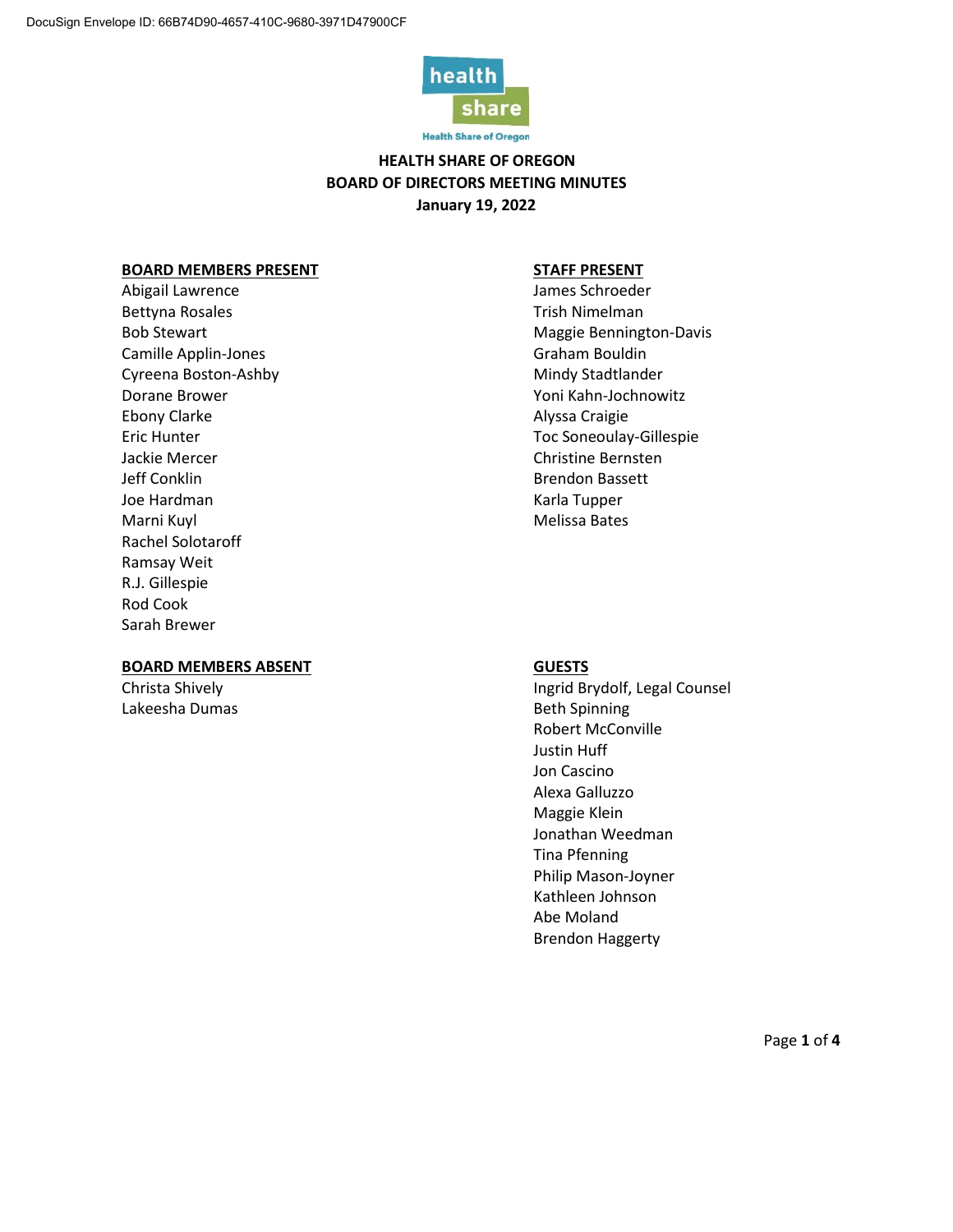

# **HEALTH SHARE OF OREGON BOARD OF DIRECTORS MEETING MINUTES January 19, 2022**

**CALL TO ORDER:** The Board of Directors meeting was called to order at 3:02 p.m. The meeting was held via a web-based platform where all participants could hear and participate. All participants introduced themselves.

Rachel Solotaroff announced that, in June, she will be leaving Central City Concern and moving to Maine.

**COMMITTEE, CAC AND RSHIF REPORTS AND DISCUSSION:** The Board heard reports from each of the Board Committees, the CAC and RSHIF.

**Quality Committee:** RJ Gillespie reported on the work of the Committee, including discussions about the Hepatitis C risk corridor, grievances and appeals, COVID vaccine metrics (and boosters), and work in increasing access to traditional healthcare workers to meet member needs.

**Finance Committee**: Eric Hunter reported on the SHARE discussions held at the Committee, and Moss Adams has commenced its financial audit.

**RSHIF**: No report.

**Community Advisory Council:** Abigail Lawrence reported on new members joining the Council, focused discussions on the role of the Council, the work of the Council on the CEI officer recruitment, and an update on current OHA issues.

**Governance Committee:** No report.

**Community Impact Committee**: No report.

**CEO REPORT:** James Schroeder reported on a number of issues, including the recruitment of a CEI officer, the current state of the OHA's work on the Medicaid waiver, SHARE activities by OHA, and the 2022 outlook for strategic funding priorities.

**CHAIR REPORT:** Marni Kuyl highlighted the tremendous work of Health Share in greatly increasing the COVID vaccination rates of communities of color during 2021.

Page **2** of **4**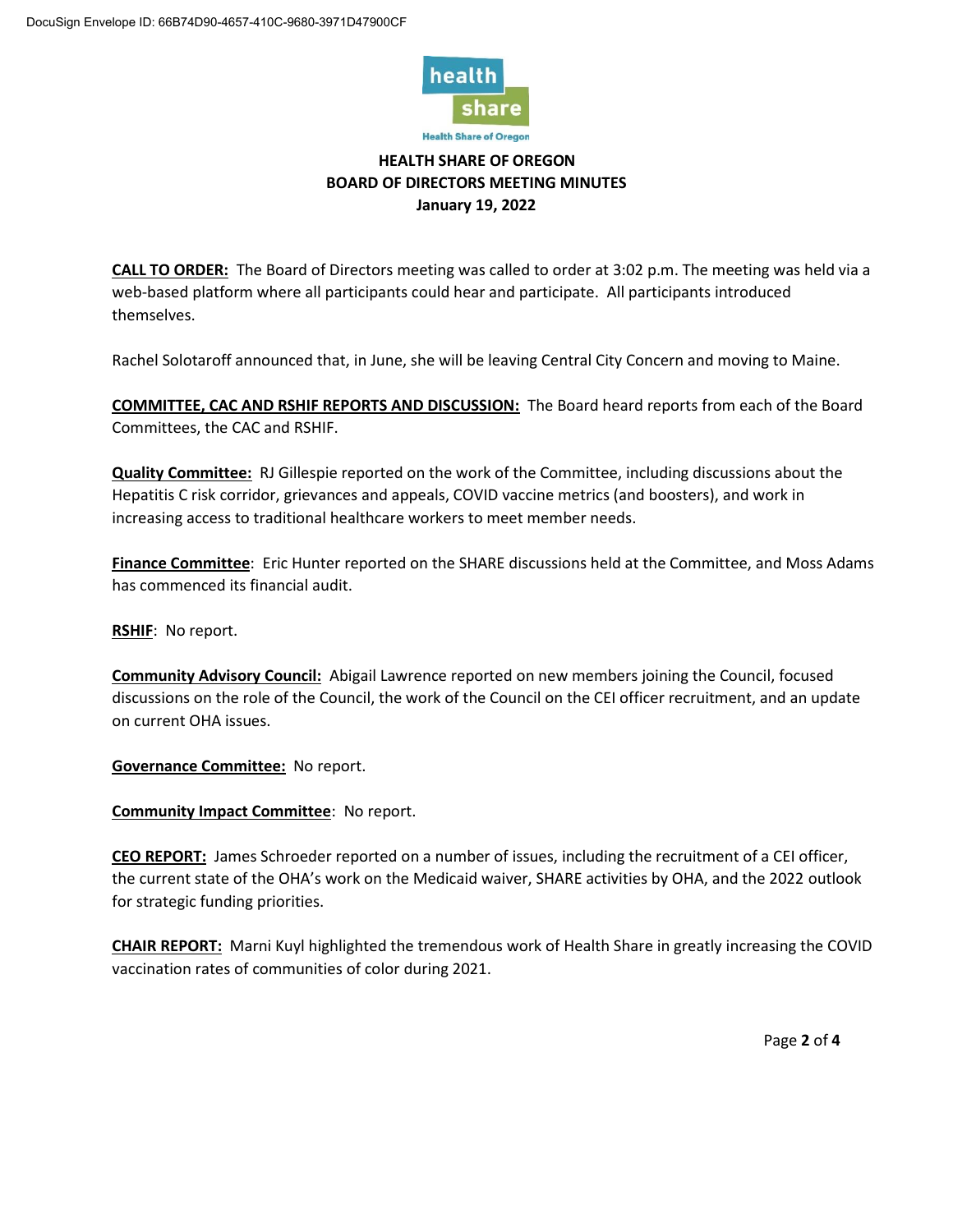

# **HEALTH SHARE OF OREGON BOARD OF DIRECTORS MEETING MINUTES January 19, 2022**

## **CONSENT AGENDA:**

Marni Kuyl introduced the consent agenda items and offered the opportunity to remove or correct any item from the consent agenda.

**ACTION: Following a motion by Bob Stewart and a second by Rod Cook, the Board approved the following consent agenda items, with all Directors voting in favor:** 

- **Board of Directors Minutes – December 15, 2021**
- **Finance & Audit Committee Minutes – December 13, 2021**

## **Connect Oregon**

Graham Bouldin introduced Maggie Klein and Jonathan Weedman. They joined Graham Bouldin, Brendon Bassett, and Alyssa Craigie in providing an update to the Board on the use of Connect Oregon in connecting community-based organizations with providers to build a social care network that can ultimately benefit Medicaid members state-wide.

Brendon Bassett discussed the work that has been done among health systems, counties, and community-based organizations on data development. He explained engagement trends and future areas of focus.

Ramsay Weit joined the meeting at 4:00 p.m.

Jonathan Weedman of CareOregon discussed the impact of Connect Oregon and lessons learned to date.

Maggie Klein (OHSU) discussed best practices that were developed for community-based organization engagement and patient intake.

The Directors asked questions and commended the work to date.

## **Climate Change**

Representatives from Washington County (Kathleen Johnson), Multnomah County (Brendon Haggerty) and Clackamas County (Abe Moland) joined the meeting to brief the Directors on the work of the counties in addressing health impacts from climate change.